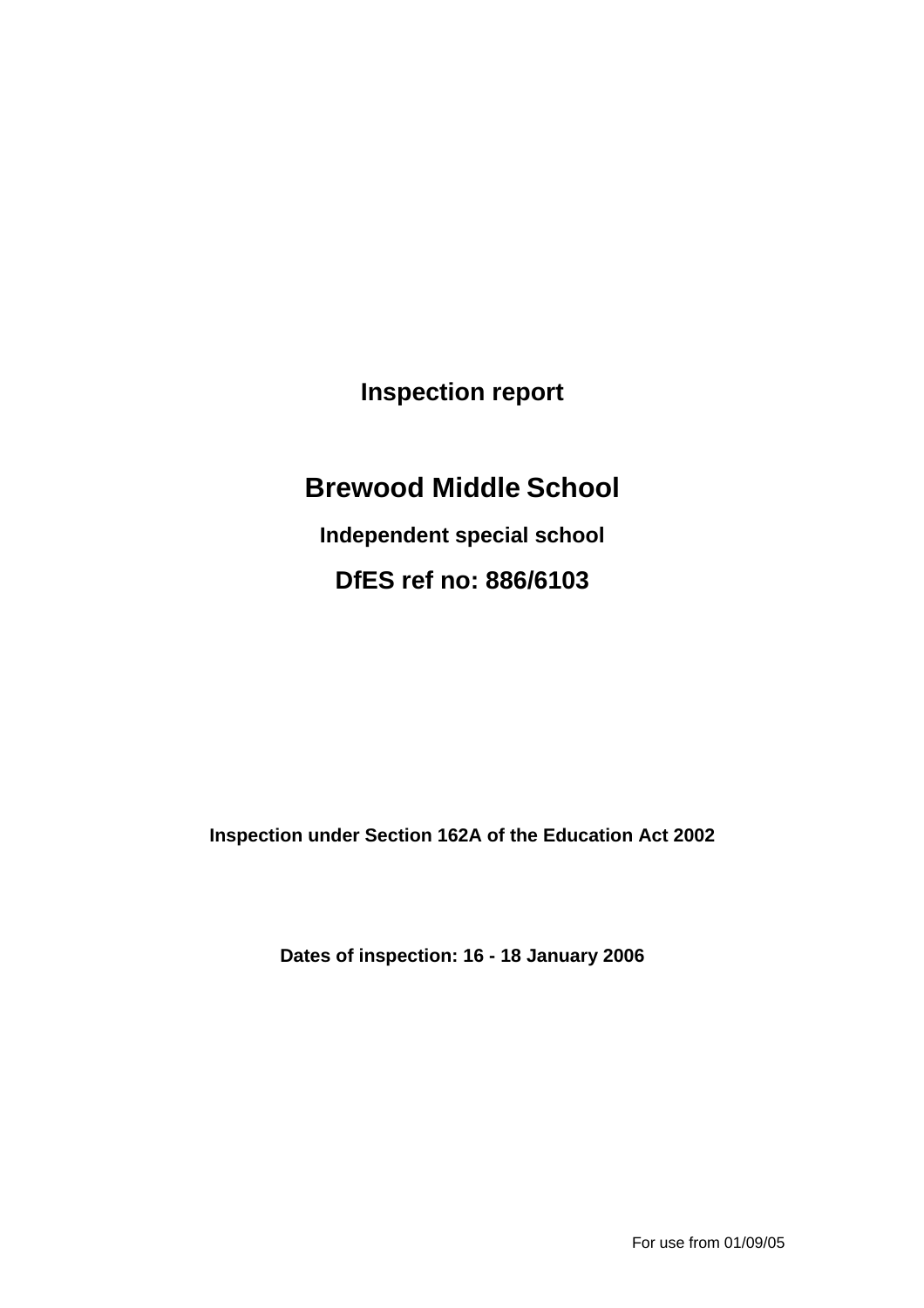# **INTRODUCTION AND SUMMARY**

### **Purpose and scope of the inspection**

This inspection was carried out by the Office for Standards in Education under Section 162A of the Education Act 2002 in order to advise the Secretary of State for Education and Skills about the school's suitability for continued registration as an independent school.

### **Information about the school**

The school opened in May 2005 as a junior school. Six months later, it made a successful application to the Department for Education and Skills (DfES) to extend to 13 years the upper age range of pupils it can admit. The school defines its intention as *'to ensure that every pupil is given a standard of education that will reinstate their sense of self-esteem, provide them with learning opportunities that are appropriate to their needs, and teach them how to conduct themselves so that they may relate to others in a socially acceptable way'*. It is owned and managed by Lynstead Children's Services. This company runs four children's homes in Kent and another special school, for pupils aged 12 to 16 years.

The school admits boys and girls who have social, emotional and behavioural difficulties. All pupils are in public care. They may be resident in a Lynstead home, other children's homes or with foster parents. The three pupils currently in the school span the age range eight to 11 years. They all have a history of disrupted schooling. All pupils have English as their first language. Two pupils have a statement of special educational need.

### **Summary of main findings**

Brewood Middle School is an effective school. It is successful in meeting its aims. Pupils are taught well and make good progress. They receive a broad and balanced curriculum that meets their needs. The provision for promoting pupils' personal development is particularly effective, although pupils have only a limited understanding of living in a multi-cultural society. The school is conscientious in ensuring pupils' health, safety and welfare. The accommodation is in good condition and is adequate for the number and age of pupils. Parents, carers and local authorities receive most of the information the school is required to provide or make available.

### **What the school does well:**

- it encourages pupils to develop very constructive relationships with adults;
- it develops in pupils very good attitudes and behaviour and a positive approach to learning;
- it promotes pupils' personal development effectively;
- it offers a good range and variety of learning opportunities;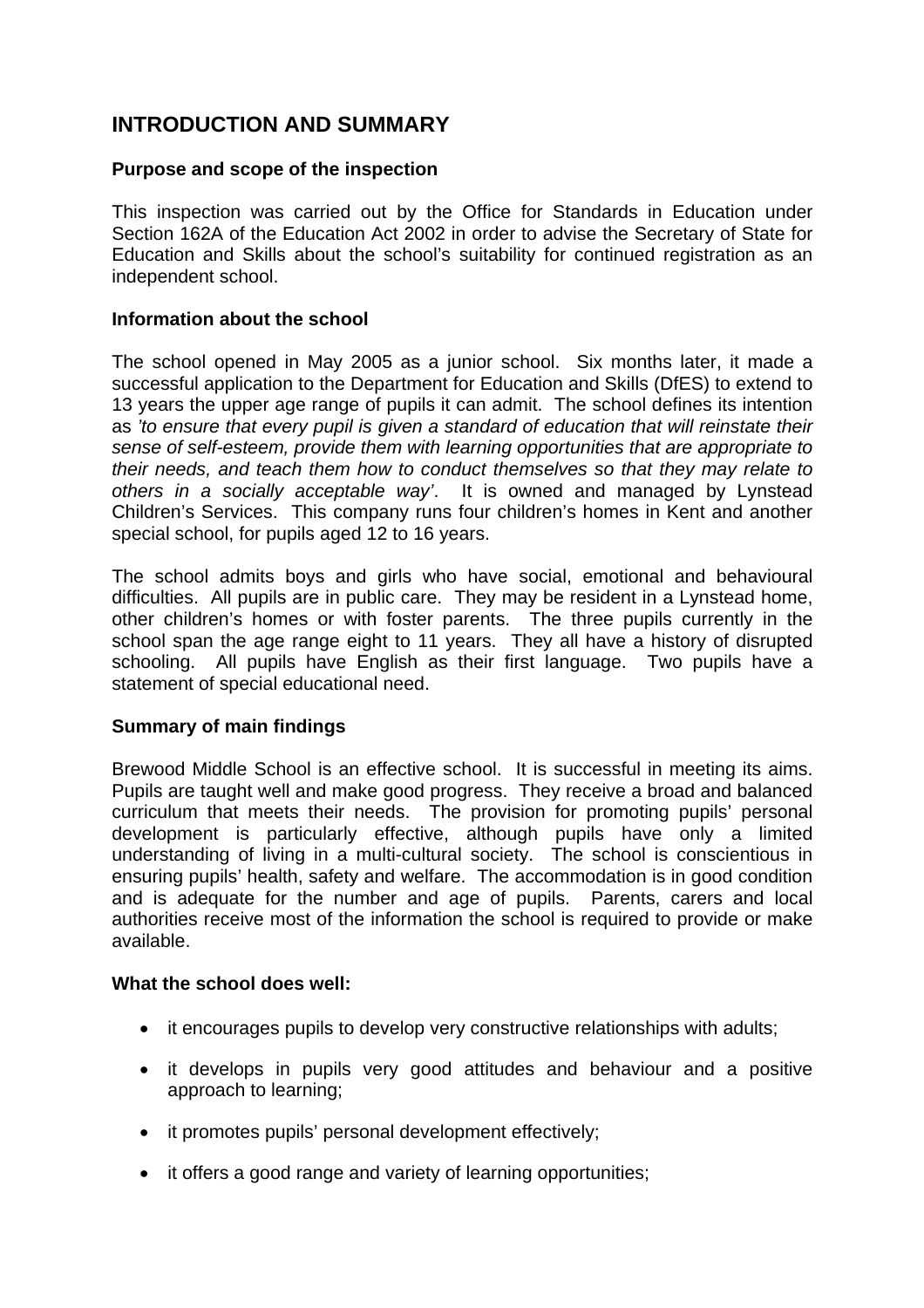- it provides a safe and supportive environment; and
- it has very thorough staff appointment and checking procedures.

### **What the school must do in order to comply with the regulations:**

- have full regard to its written policy to safeguard and promote the welfare of children as set out in the relevant Department for Education and Skills (DfES) guidance; and
- make available all the information detailed in section 6 of this report.

### **What the school must do to comply with the Disability Discrimination Act (DDA) 2002:**

• devise a three-year plan to improve the accessibility of the premises.

### **Next Steps**

Whilst not required by the regulations, the school might wish to consider the following points for development:

- develop pupils' use of information and communication technology (ICT), including the Internet;
- improve the quality of individual education plans (IEPs); and
- promote more actively pupils' awareness and understanding of the multicultural nature of modern Britain.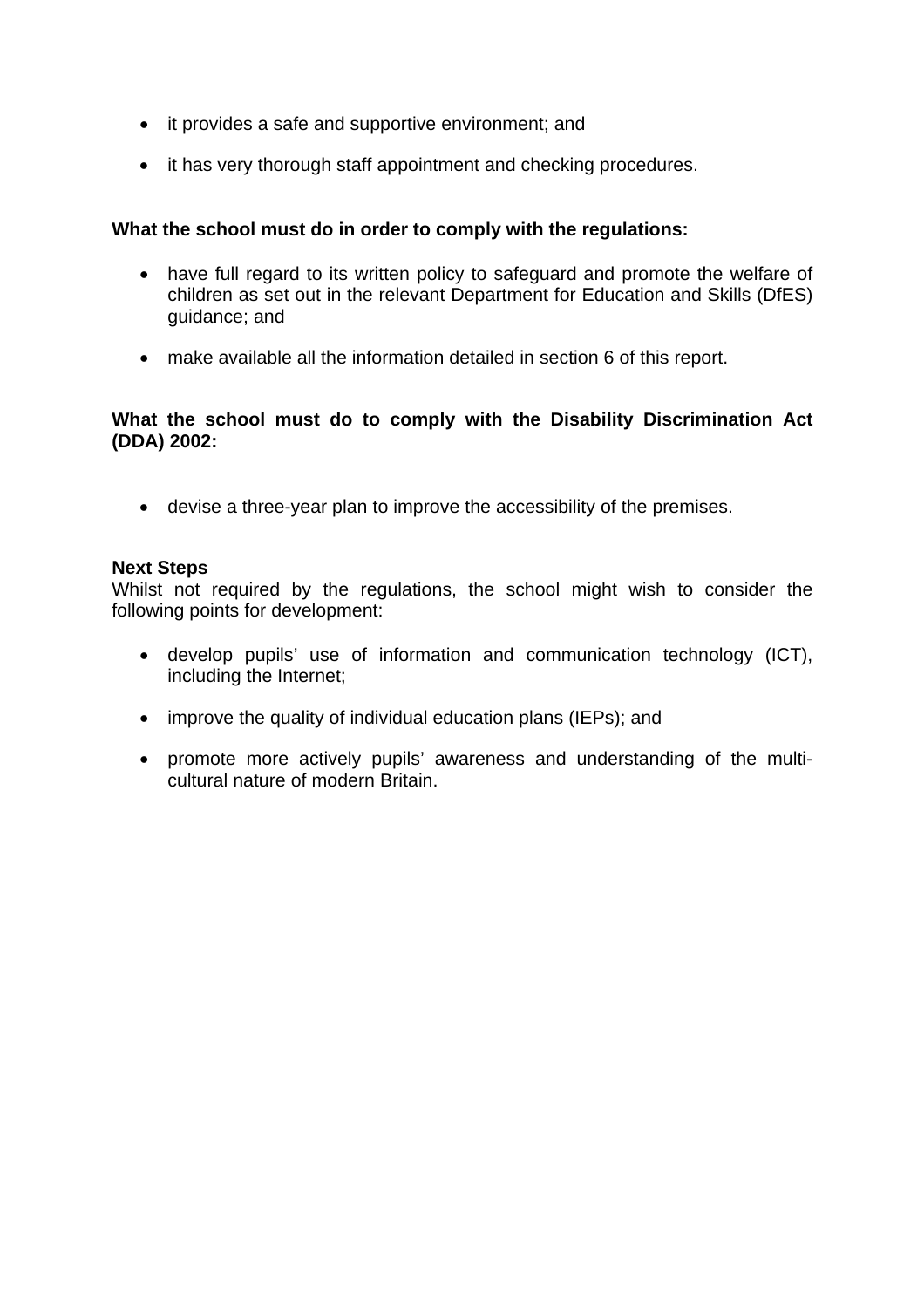# **COMPLIANCE WITH THE REGULATIONS FOR REGISTRATION**

# **1. The quality of education provided by the school**

### **The quality of the curriculum**

Pupils are given a good range of learning opportunities. All subjects of the National Curriculum are taught, and each is supported by a policy document and effective planning. Curriculum planning and the school timetable show that the curriculum is balanced, with an appropriate amount of time devoted to each subject. The length of the taught week exceeds that which is recommended for this age group. The curriculum is designed to develop pupils' skills, knowledge and understanding in a structured and progressive way. There is a strong emphasis on promoting all literacy and numeracy skills. Pupils are prepared well for the next stage of their education. The curriculum requirements of pupils' statements of special education need are met fully. However, ICT is only a very recent addition to the curriculum. Previously, pupils have not had the opportunities to develop these skills and nor have they been able to use ICT to improve the presentation of their work. The absence of Internet access reduces pupils' ability to use ICT as a learning tool.

Pupils follow an effective personal, social and health education (PSHE) and citizenship programme. This includes sex and relationships education, and aspects of health education such as substance abuse. Most topics are taught in discrete lessons, such as the recent session on playing safely. However, staff also seize opportunities to promote aspects of PSHE that present themselves during other lessons.

### **The quality of teaching and assessment**

Lessons are busy and productive sessions. Effective and sometimes very good teaching ensures that pupils learn well and make good progress. The management and involvement of pupils are very striking features of all lessons. There are very strong and trusting relationships between pupils and adults, and praise and encouragement are used appropriately. These are very influential factors in enabling the teacher to provide challenging activities and to maintain very high expectations of behaviour.

Pupils respond extremely positively to the teacher's expectations. They enjoy their lessons. They have very good attitudes and follow well-established routines within the classroom. Pupils are given activities that match their age, needs and capabilities because lessons are efficiently prepared and organised. Consequently, although pupils span a relatively wide age range they all make the same good progress. Adult support is always available, but it is not given lightly. There is a consistent expectation that pupils will attempt their work independently. Other features of personal development, such as listening to others, are promoted equally thoroughly.

The teacher has a good understanding of pupils' achievements. This is obtained through a combination of standardised assessment tests and evaluations of pupils' work. This assessment information is used as the basis of IEPs, but the targets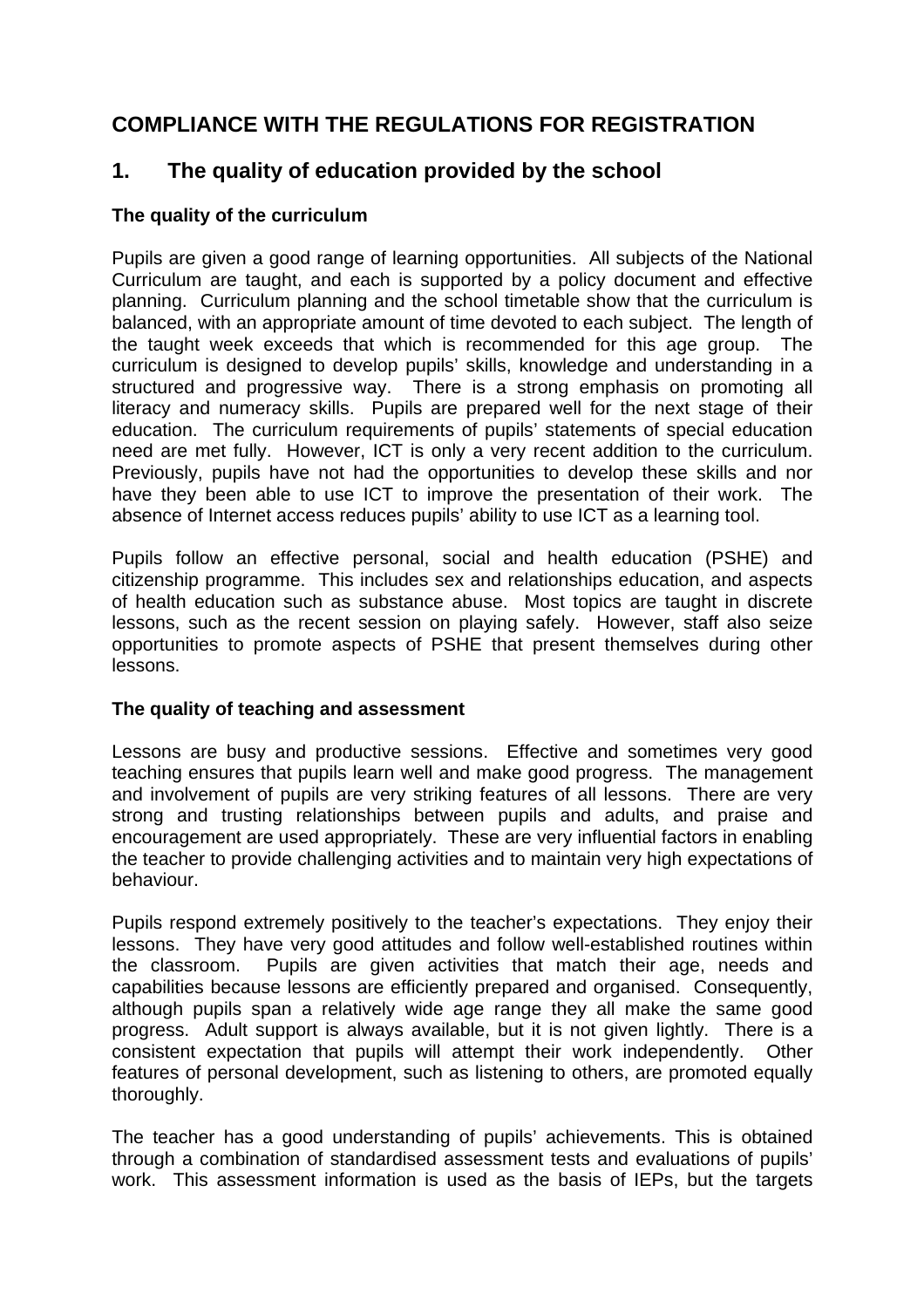need to more sharply focused and more easily measurable. Pupils' work is marked regularly, but annotations do not always make it clear to them exactly what they need to do in order to improve.

# *Does the school meet the requirements for registration?*

*Yes.* 

# **2. The spiritual, moral, social and cultural development of pupils**

The school makes good provision for the spiritual, moral, social and cultural development of its pupils. Pupils' spiritual development is fostered well through assembles, religious education and PSHE lessons. They are encouraged to reflect in their learning and on their behaviour. This results in a calm and orderly atmosphere throughout the school.

Pupils' moral and social development are promoted well. They are encouraged to develop an understanding of the school rules and to appreciate the difference between right and wrong. Staff maintain a good balance between a relaxed learning environment and firm discipline. They set clear boundaries and establish routines quickly. The pupils respond extremely well. They settle into the routines quickly and rapidly learn the difference between acceptable and unacceptable behaviours. Staff are rigorously consistent in their approach to managing pupils. Consequently, pupils make very good progress in developing self-control. This is especially evident in lessons and contributes greatly to the good progress that pupils make. Staff are good role models and show by example courteous behaviour and great respect for all members of the school community. Pupils learn to copy such behaviour and show respect for one another. They are polite and have a developing understanding of social conventions.

Pupils' cultural development is satisfactory. They learn about their own and others' cultures and beliefs through different subjects, such as English and religious education. However, opportunities are missed to relate these studies to the multicultural nature of modern Britain. For instance, pupils do not visit different places of worship, and displays do not celebrate different festivals or the achievements of people from different backgrounds.

### *Does the school meet the requirements for registration? Yes.*

# **3. The welfare, health and safety of the pupils**

An extensive range of detailed policies and procedures enables the school to promote successfully the welfare, health and safety of its pupils. Admission and attendance registers are maintained in the required form. Pupils are supervised closely throughout the school day. Successful implementation of the behaviour policy is an important factor in promoting pupils' very high standards of behaviour. Pupils have a good understanding of the rewards and sanctions systems. Staff work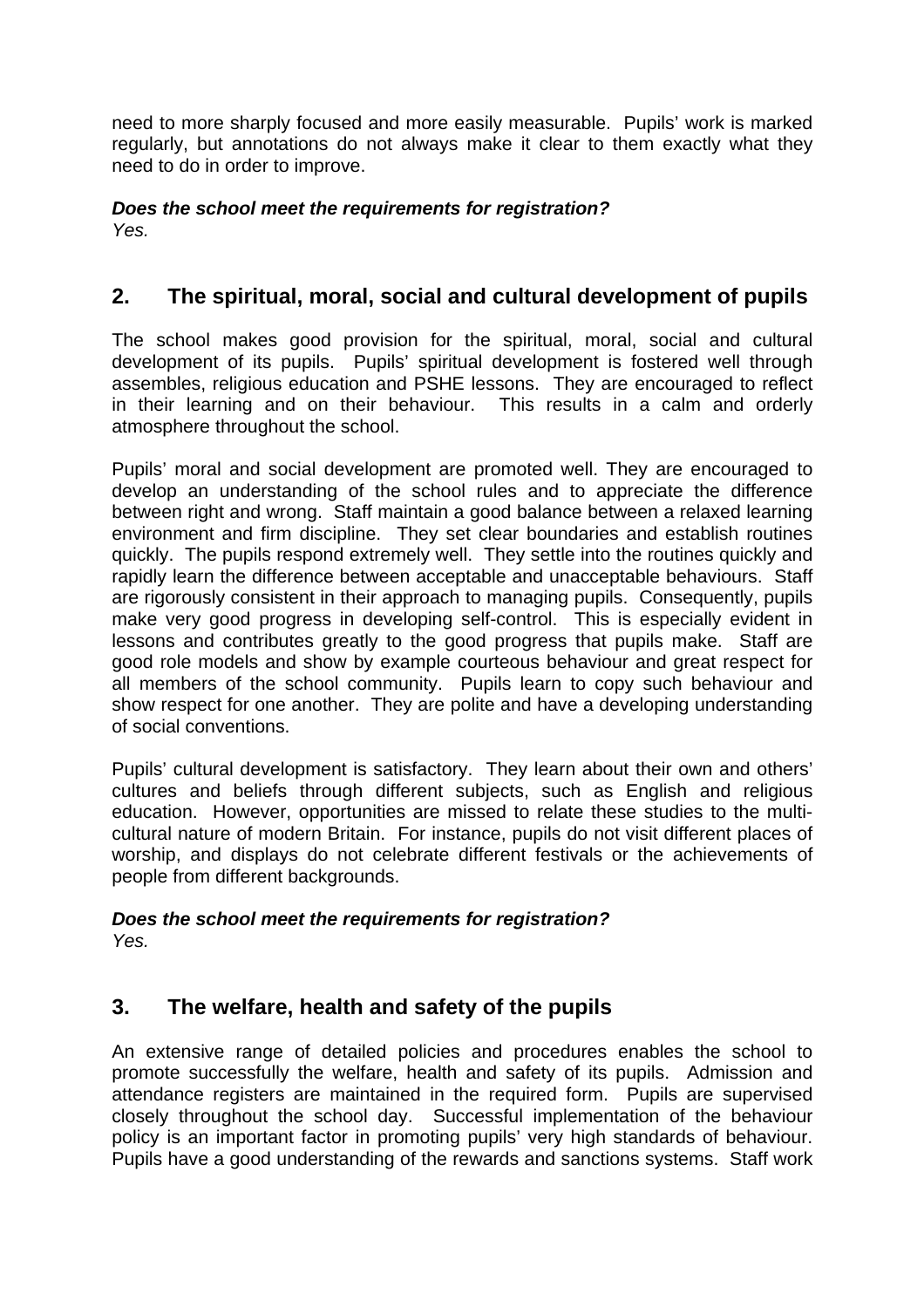hard to make sure that all pupils are treated fairly and have equal opportunities to develop academically and personally.

Staff make great efforts to ensure that the school is a safe place in which to learn. There is an efficiently planned programme of fire drills, and checks of escape routes and fire equipment. A detailed First Aid policy is in place, with appropriately trained First Aiders. The school has a comprehensive child protection policy, but some of its procedures and systems need reviewing. Not all staff have had recent refresher training and there is a small degree of uncertainty as to who is the named child protection officer. An appropriate policy ensures that pupils are safe and cared for when off-site on educational visits.

The school does not fulfil the requirements of the DDA. It has not yet carried out an audit and drawn up an action plan to ensure that the premises are accessible to disabled pupils, parents and visitors.

### *Does the school meet the requirements for registration?*

*The school meets all but one of the requirements.* 

### *What does the school need to do to comply with the regulations?*

*In order to comply in full with the Independent Schools Standards Regulations 2003 the school should:* 

• *have full regard to its written policy to safeguard and promote the welfare of pupils in compliance with DfES guidance: 'Safeguarding Children in Education' (paragraph 3(2)(b)).* 

### *What does the school need to do to comply with the DDA?*

*In order to comply with the requirements of the DDA the school should:* 

• *devise a three-year plan to improve the accessibility of the premises.* 

### **4. The suitability of the proprietor and staff**

The school maintains very thorough and organised staff files. Prospective employees are vetted carefully. All necessary checks are carried out, including contact with the Criminal Records Bureau. A structured procedure ensures that applicants' identity is confirmed, referees are contacted, medical fitness to carry out the job is determined and qualification and training certificates are examined.

### *Does the school meet the requirements for registration? Yes.*

# **5. The suitability of the premises and accommodation**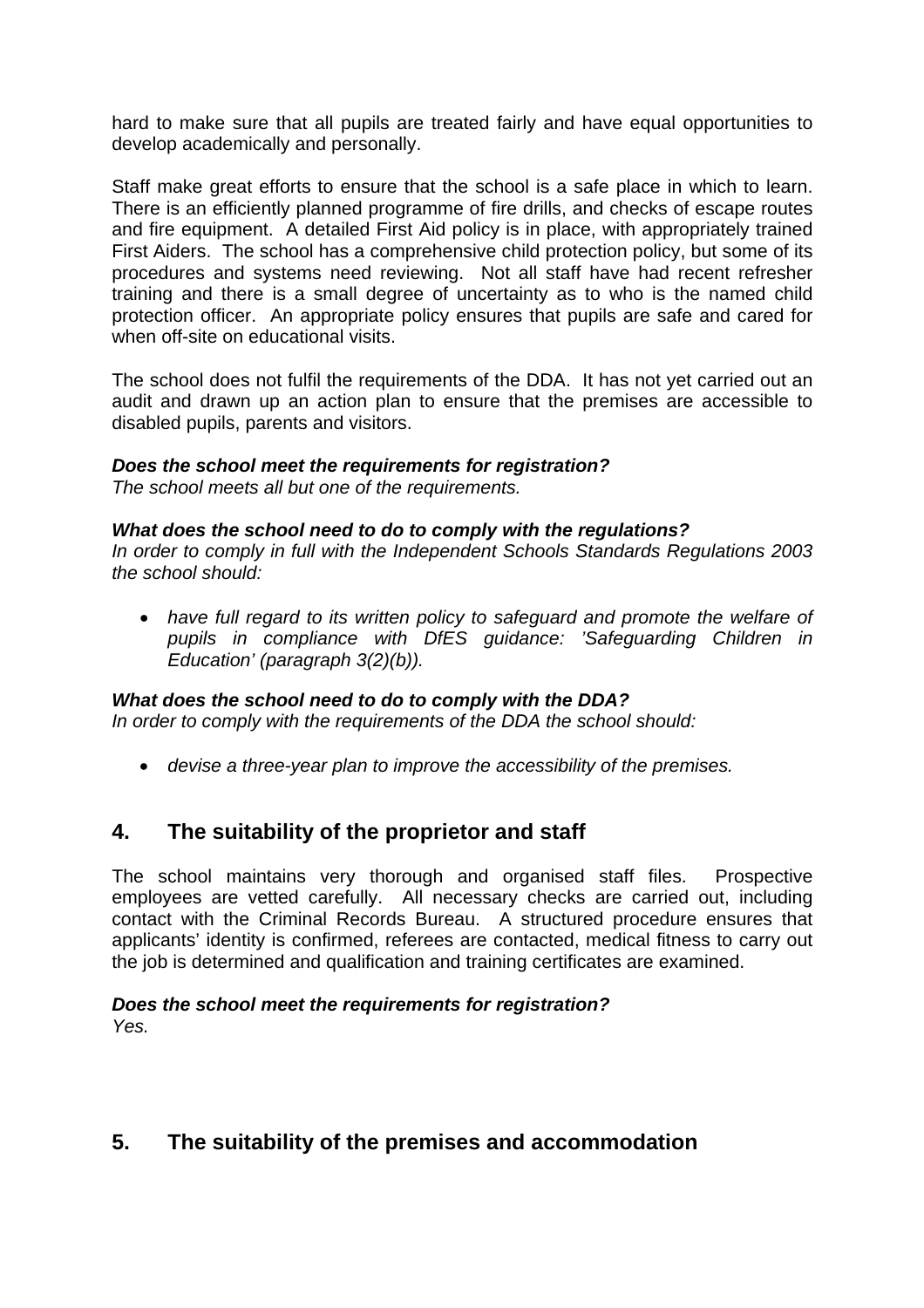The premises and accommodation are satisfactory. The premises are situated down a narrow driveway at the side of a small industrial estate, next to shops and residential housing. The building was used as a nursery school up to August 2004. It is single storey and of adequate size for the proposed number of pupils. There are three separate teaching rooms and a small library area. The furniture and fittings are in good condition and are of a size that is suitable for pupils of this age group. There are sufficient washrooms for staff and pupils. If pupils are unwell, there is an area near toilets and a sink, where pupils can rest quietly, but the close proximity of the care homes means that pupils can be returned there quickly.

Recent refurbishment and redecoration have been carried out and so the accommodation is in good condition. The building is weatherproof and maintained at a good working temperature. Rooms are clean, adequately lit and ventilated, and sound insulation is effective. Floor coverings are in good condition. Outdoors there is a reasonably sized, hard play area with large fixed apparatus and a small grassed area.

### *Does the school meet the requirements for registration? Yes.*

# **6. The quality of information for parents and other partners**

Parents, carers and local authorities receive most of the information the school is required to provide or make available. An attractively designed and presented prospectus contains much of this detail. The school's aims and ethos are spelt out clearly, and parents receive details about admissions, the curriculum and exclusions. Basic information about the school is also provided. This includes the name of the headteacher, staffing details and the proprietor's contact details. However, it fails to mention how the proprietors can be contacted at all times. The school has policies relating to bullying, child protection, health and safety, the promotion of good behaviour, and sanctions adopted in the event of pupils misbehaving, but parents are not told that they can ask for this information. Similarly, prospective parents know about the very good complaints policy but they are not told how many formal complaints have been made in the previous school year.

The school is particularly responsive and diligent in providing parents and local authorities with information about pupils' progress and development. They make detailed contributions to reviews for looked after children, annual reviews of statements of educational need and personal education plan meetings. Parents are given a very informative annual report about their children's achievements. However, local authorities that fund pupils are not provided with information about how the fee for each pupil is broken down to support different elements of the school's expenditure.

# *Does the school meet the requirements for registration?*

*No.*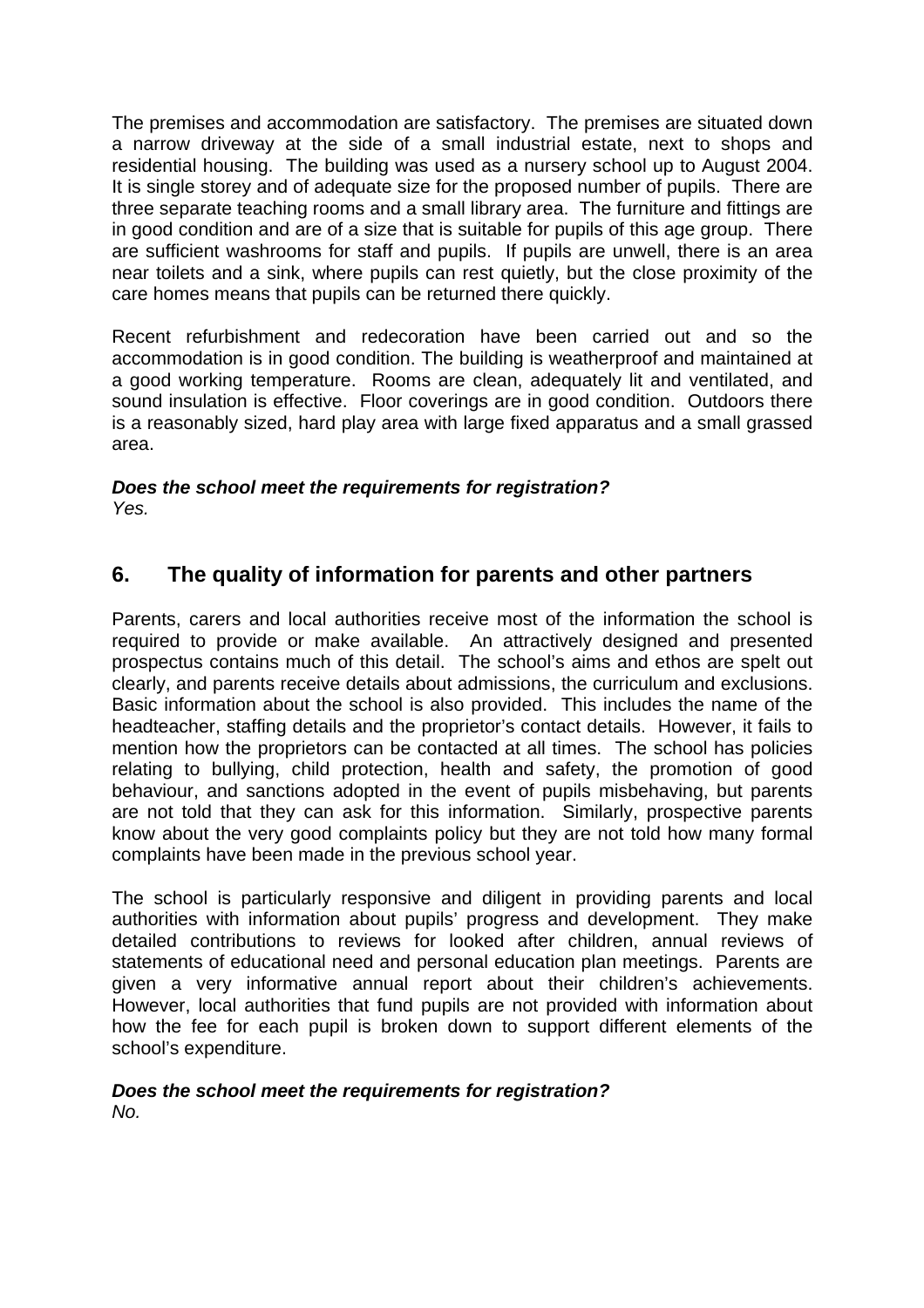### *What does the school need to do to comply with the regulations?*

*In order to comply with the Independent Schools Standards Regulations 2003 the school should:* 

- *provide parents with details of the proprietors' address for correspondence during both term time and holidays, and a telephone number on which they may be contacted at all times (paragraph 6(2)(b));*
- *inform parents how they can get particulars of policies relating to bullying, child protection, health and safety, the promotion of good behaviour, and sanctions that the school imposes (paragraph 6(2)(h));*
- *tell parents how they can request details of the number of formal complaints made during the preceding school year (paragraph 6(2)(j)); and*
- *make arrangements to inform local authorities of the income received and the expenditure incurred for each of the pupils they fund at the school (paragraph 6(7)).*

### **7. The effectiveness of the school's procedures for handling complaints**

Prospective parents and pupils receive very good information about how to make a complaint. A compact but detailed leaflet explains the process very clearly. Consequently, parents know that complaints can be lodged either informally or formally. They are given clear guidance about the timescales for different stages of the process.

### *Does the school meet the requirements for registration? Yes.*